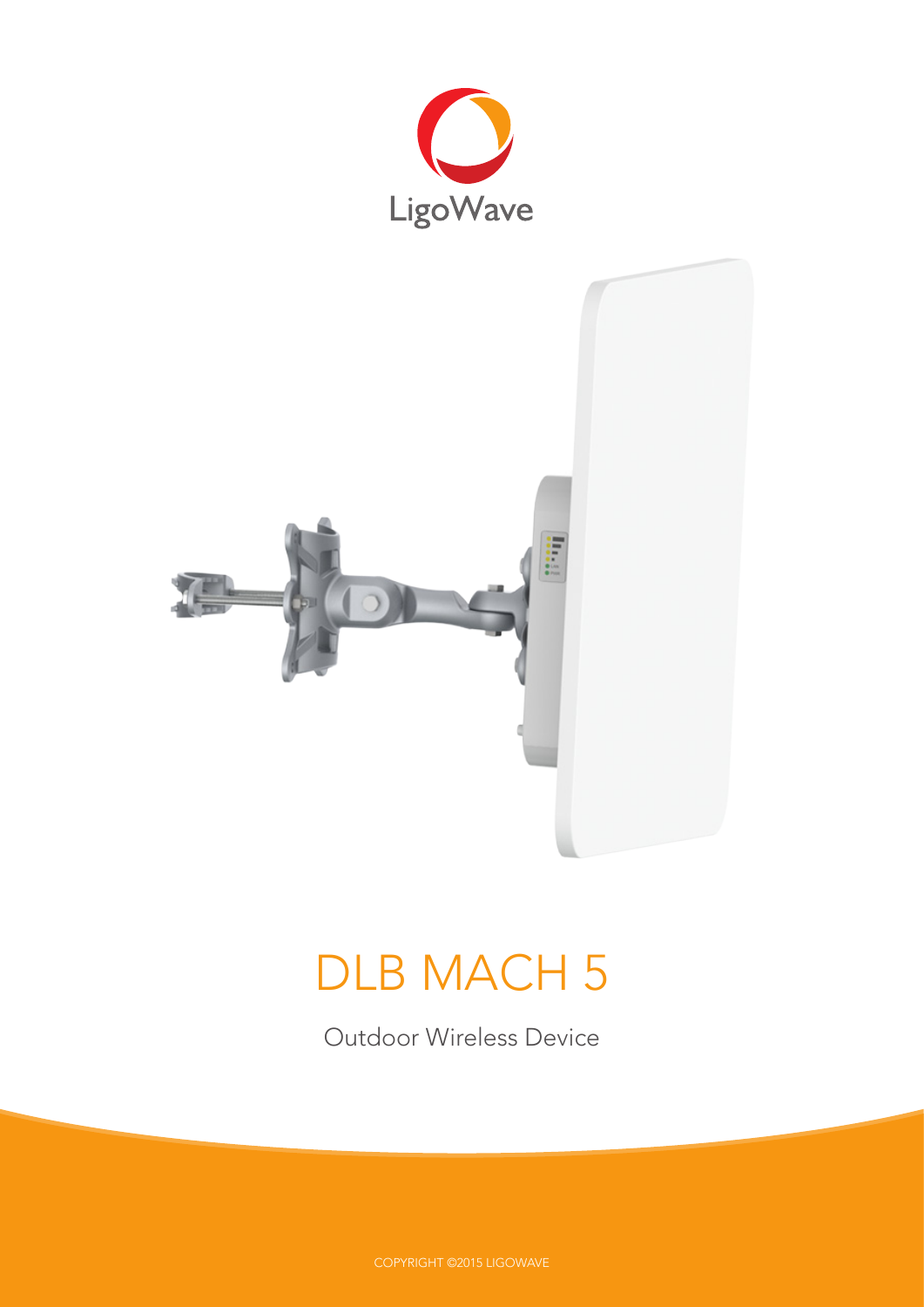## **DLB MACH 5**

The DLB MACH 5 is a 5 GHz point-to-point product with superior performance for building long distance links. This product is equipped with an extreme output power (up to 29 dBm) 802.11n radio that was created with a unique hardware design and coupled with a reliable, feature-rich operating system. This device also has a robust, IP-67 compliant enclosure which is combined with a high-gain dual-polarized panel antenna. The DLB MACH 5 is generally designed for PTP applications, but can also act as a high-end client device.

Smart dynamic polling based protocol (iPoll 2) ensures reliable communication even in congested areas with 64 client devices connected to a base-station.

Equipped with LigoWave's dual firmware image feature, remote software upgrades are assured even if a power failure interrupts the process. The device will restart using the prior firmware in the event of an upgrade failure.

The enclosure is made of die-cast aluminum to provide years of outdoor exposure in direct sunlight and survive harsh weather conditions. Environmentally tested to meet an IP-67 rating as well as vibration, temperature, drop, salt, fog, and electrical surge standards to ensure a high level of reliability and backed by a two-year warranty. It is equipped with a grounding lug and a grounded 24-volt PoE to allow a professional installation, resistant to electrical surges.

## **OS**

The DLB OS is a highly functional and easy to use operating system. This powerful and flexible operating system ensures flawless operation of all DLB hardware devices and effortless setup for those deploying the networks.

- Smart polling data transmission protocol (iPoll 2)
- Dual-firmware image support
- Responsive HTML 5 based GUI
- 170 Mbps capacity
- 80,000 PPS rate
- IPv6 support
- WNMS compatible





## **WNMS**

WNMS is a FREE enterprise grade Wireless Network Management System. A single software solution simplifies a large number of management and monitoring tasks for network administrators. LigoWave's comprehensive network management system supports several thousands of nodes. Multiple networks may be maintained and monitored using one server. A rich feature set helps to diagnose network problems effectively, visualize networks on a map, perform scheduled firmware upgrades automatically, track states of devices, get failure alerts, and collect statistics. The Web-based system environment supports multi-user accounts. Several administrators may manage different networks on the same server, without having access to each other's equipment. WNMS is available as a stand-alone version for Linux and Windows servers, as a cloud-based system and as a mobile application for Android devices.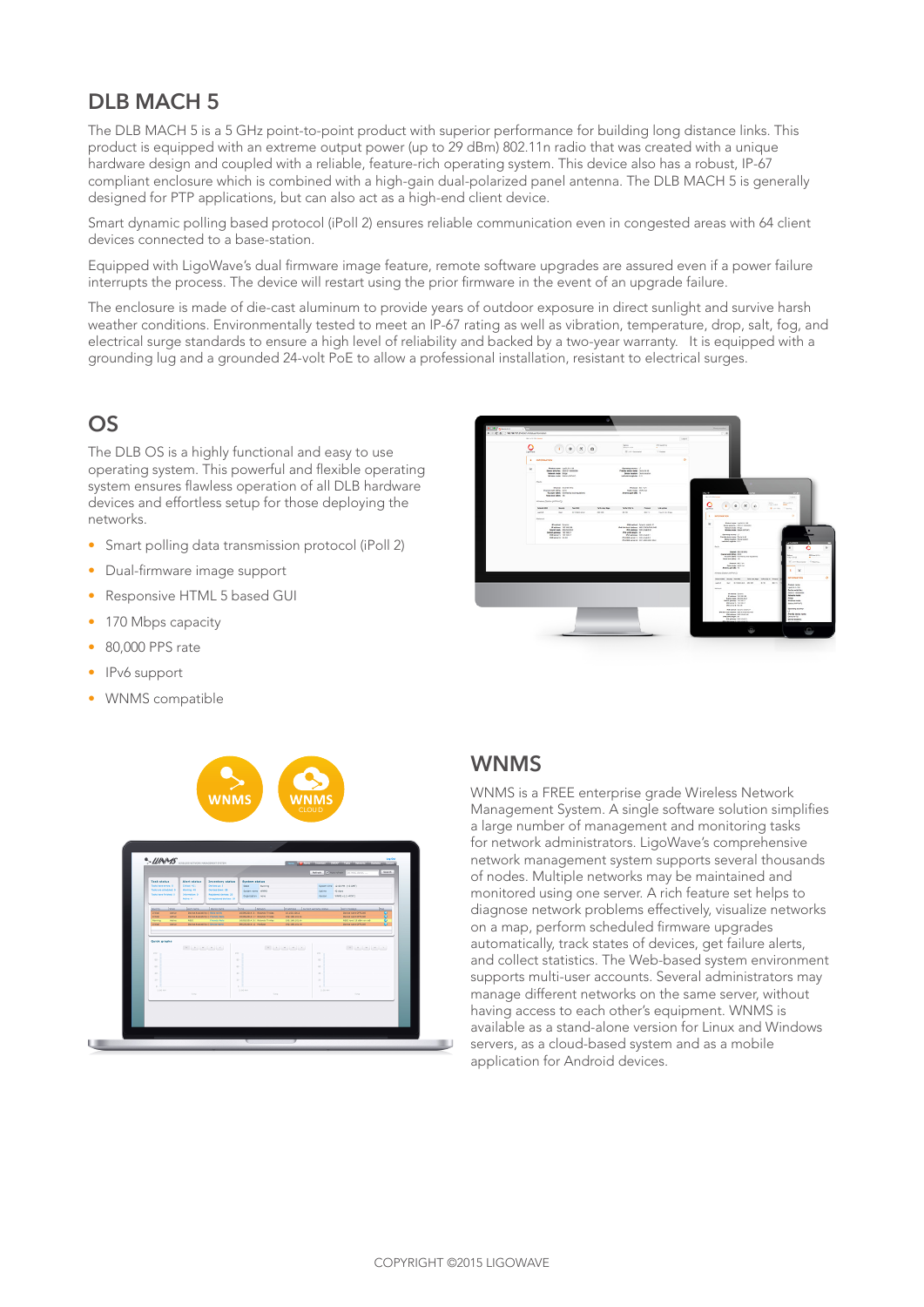## **Specifications**

| Product/ distance recomendation | <b>PTMP</b> mode                                            | <b>PTP</b> mode                | PTP mode (full capacity) |  |
|---------------------------------|-------------------------------------------------------------|--------------------------------|--------------------------|--|
| DLB Mach 5                      | 12 km/ 7.45 mi                                              | 30 km/ 18.64 mi                | 18 km/ 11.18 mi          |  |
|                                 |                                                             |                                |                          |  |
| <b>Wireless</b>                 |                                                             |                                |                          |  |
| <b>WLAN</b> standard            | IEEE 802.11 a/n, iPoll (proprietary)                        |                                |                          |  |
| Radio mode                      | MIMO 2x2                                                    |                                |                          |  |
| Radio frequency band            | 5.150 - 5.850 GHz (FCC 5.150 - 5.250 and 5.725 - 5.850 GHz) |                                |                          |  |
| Transmit power                  | Up to 29 dBm (country dependent)                            |                                |                          |  |
| Receive sensitivity             | Varying between -97 and -75 dBm depending on modulation     |                                |                          |  |
| Channel size                    | 5,10, 20, 40 MHz                                            |                                |                          |  |
| Modulation schemes              | 802.11 a/n: OFDM (64-QAM, 16-QAM, QPSK, BPSK)               |                                |                          |  |
| Data rates                      | 802.11 n: 300, 270, 240, 180, 120, 90, 60, 30 Mbps          |                                |                          |  |
|                                 | 802.11 a: 54, 48, 36, 24, 18, 12, 9, 6 Mbps                 |                                |                          |  |
| Error correction                | FEC, Selective ARQ                                          |                                |                          |  |
| Duplexing scheme                | Time division duplex                                        |                                |                          |  |
|                                 |                                                             |                                |                          |  |
| 15 Mbps                         | 30 Mbps<br>45 Mbps                                          | 90 Mbps<br>120 Mbps<br>60 Mbps | 135 Mbps<br>150 Mbps     |  |

|                                    |                                   | <b>IVINDS</b> | <b>JU IVINIUS</b> | AJ IVINIJS | <b>OU IVINNS</b> | <b>SULIVIOUS</b> | <b>ILU IVINPS</b> | <b>LUU IVINIDS</b> | <b>LUU IVINIUS</b> |
|------------------------------------|-----------------------------------|---------------|-------------------|------------|------------------|------------------|-------------------|--------------------|--------------------|
| ve sensitivity<br>(dBm)<br>Receive | 802.11N/<br>iPoll (20/40)<br>MHz) | $-97$         | $-95$             | $-93$      | $-88$            | $-85$            | $-81$             | $-79$              | $-77$              |
|                                    |                                   | 30 Mbps       | 60 Mbps           | 90 Mbps    | 120 Mbps         | 180 Mbps         | 240 Mbps          | 270 Mbps           | 300 Mbps           |
|                                    |                                   | $-94$         | $-92$             | $-89$      | $-85$            | $-82$            | $-78$             | $-77$              | $-75$              |
|                                    | 802.11a                           | 6 Mbps        | 9 Mbps            | 12 Mbps    | 18 Mbps          | 24 Mbps          | 36 Mbps           | 48 Mbps            | 54 Mbps            |
|                                    |                                   | $-97$         | $-97$             | $-95$      | $-93$            | $-90$            | -86               | $-82$              | $-81$              |
|                                    |                                   | 15 Mbps       | 30 Mbps           | 45 Mbps    | 60 Mbps          | 90 Mbps          | 120 Mbps          | 135 Mbps           | 150 Mbps           |
| ower                               | 802.11N/                          | 29            | 28                | 28         | 28               | 27               | 27                | 25                 | 24                 |
| combined)                          | iPoll (20/40)<br>MHz              | 30 Mbps       | 60 Mbps           | 90 Mbps    | 120 Mbps         | 180 Mbps         | 240 Mbps          | 270 Mbps           | 300 Mbps           |
| Output                             |                                   | 28            | 28                | 28         | 28               | 26               | 26                | 24                 | 23                 |
| (dBm)                              | 802.11a                           | 6 Mbps        | 9 Mbps            | 12 Mbps    | 18 Mbps          | 24 Mbps          | 36 Mbps           | 48 Mbps            | 54 Mbps            |
|                                    |                                   | 29            | 29                | 29         | 29               | 29               | 27                | 26                 | 25                 |

#### **Antenna**

| <i>lype</i> | Integrated dual-polarized directional panel antenna |
|-------------|-----------------------------------------------------|
| Gain        | $23$ dBi                                            |

## **Wired**

Interface 10/100 Base-T, RJ45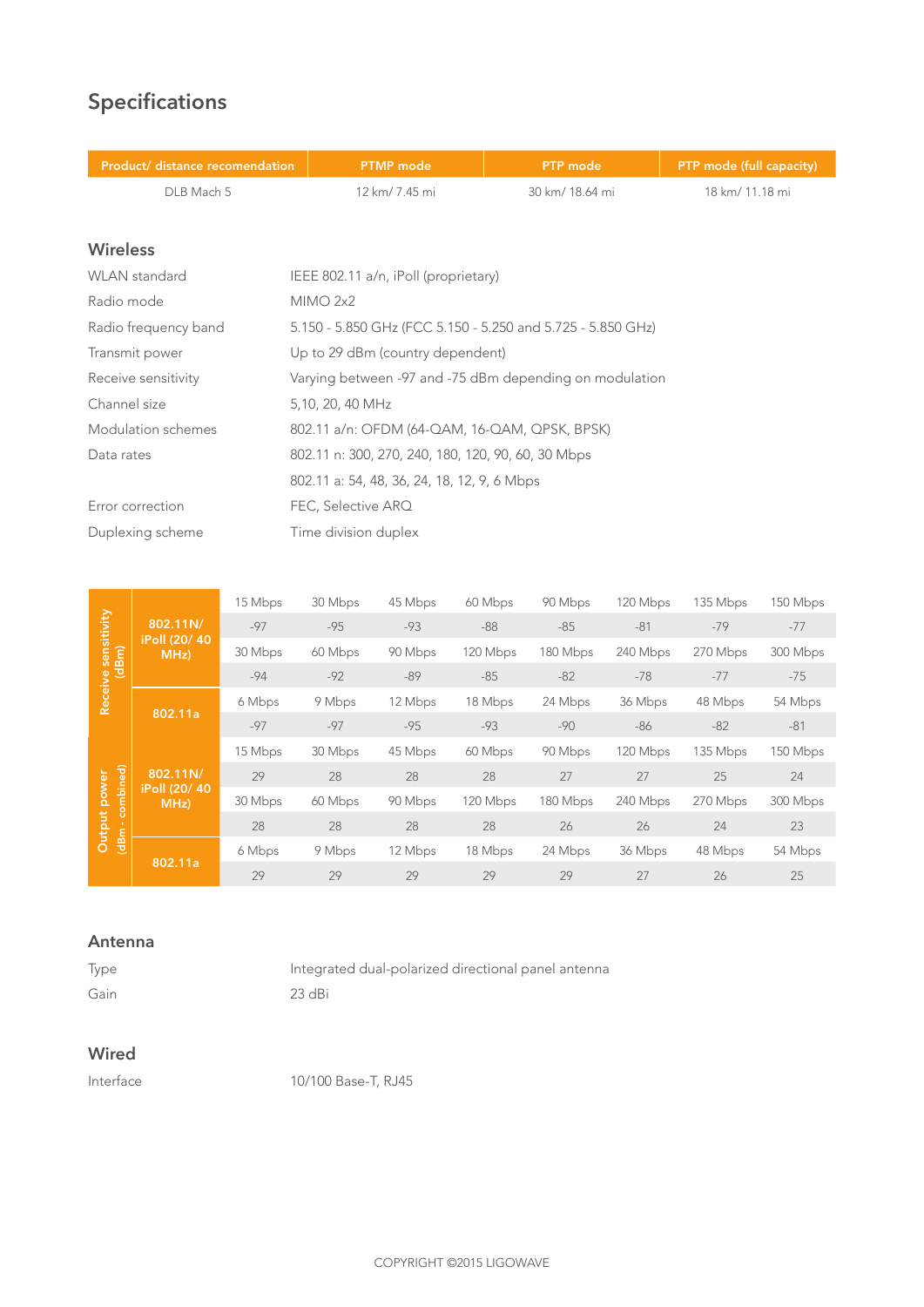## **Software**

| Wireless operating modes | Access point (auto WDS), access point (iPoll 2), station (WDS, iPoll 2), station (ARP NAT)                      |
|--------------------------|-----------------------------------------------------------------------------------------------------------------|
| Wireless techniques      | Smart station polling, smart auto-channel, adaptive auto modulation,<br>automatic transmit power control (ATPC) |
| Wireless security        | WPA/WPA2 personal, WPA/WPA2 enterprise, WACL, user isolation                                                    |
| Wireless OoS             | 4 queues prioritization on iPoll 2                                                                              |
| Network operating modes  | Bridge, router iPv4, router IPv6                                                                                |
| Network techniques       | Routing with and without NAT, VLAN                                                                              |
| WAN protocols            | Static IP, DHCP client, PPPoE client                                                                            |
| Services                 | DHCP server, SNMP server, NTP client, router advertisement daemon, ping watchdog                                |
| Management               | HTTP(S) GUI, SSH, SNMP read, WNMS, Telnet                                                                       |
| Tools                    | Site survey, link test, antenna alignment                                                                       |

## **Physical**

| Dimensions | Length 379 mm (14.9 "), width 387 mm (15.2 "), height 80 mm (3.15 ") |
|------------|----------------------------------------------------------------------|
| Weight     | 3.3 kg (7.3 lb)                                                      |
| Mounting   | Combination, heavy duty wall / pole mount bracket included           |

### **Power**

| Power supply            | 12 - 24 VDC passive PoE (24 V passive PoE adapter is included in the package) |
|-------------------------|-------------------------------------------------------------------------------|
| Power source            | 100 – 240 VAC                                                                 |
| Power consumption (max) | 4.5 W                                                                         |

## **Environmental**

| Operating temperature | $-40^{\circ}$ C (-40 F) ~ +65 $^{\circ}$ C (+149 F) |
|-----------------------|-----------------------------------------------------|
| Humidity              | $0 \sim 90$ % (non-condensing)                      |

## **Management**

System monitoring SNMP v1/2c/3 server, Syslogs, system alerts via e-mail and SNMP trap

## **Regulatory**

Certification FCC/IC/CE